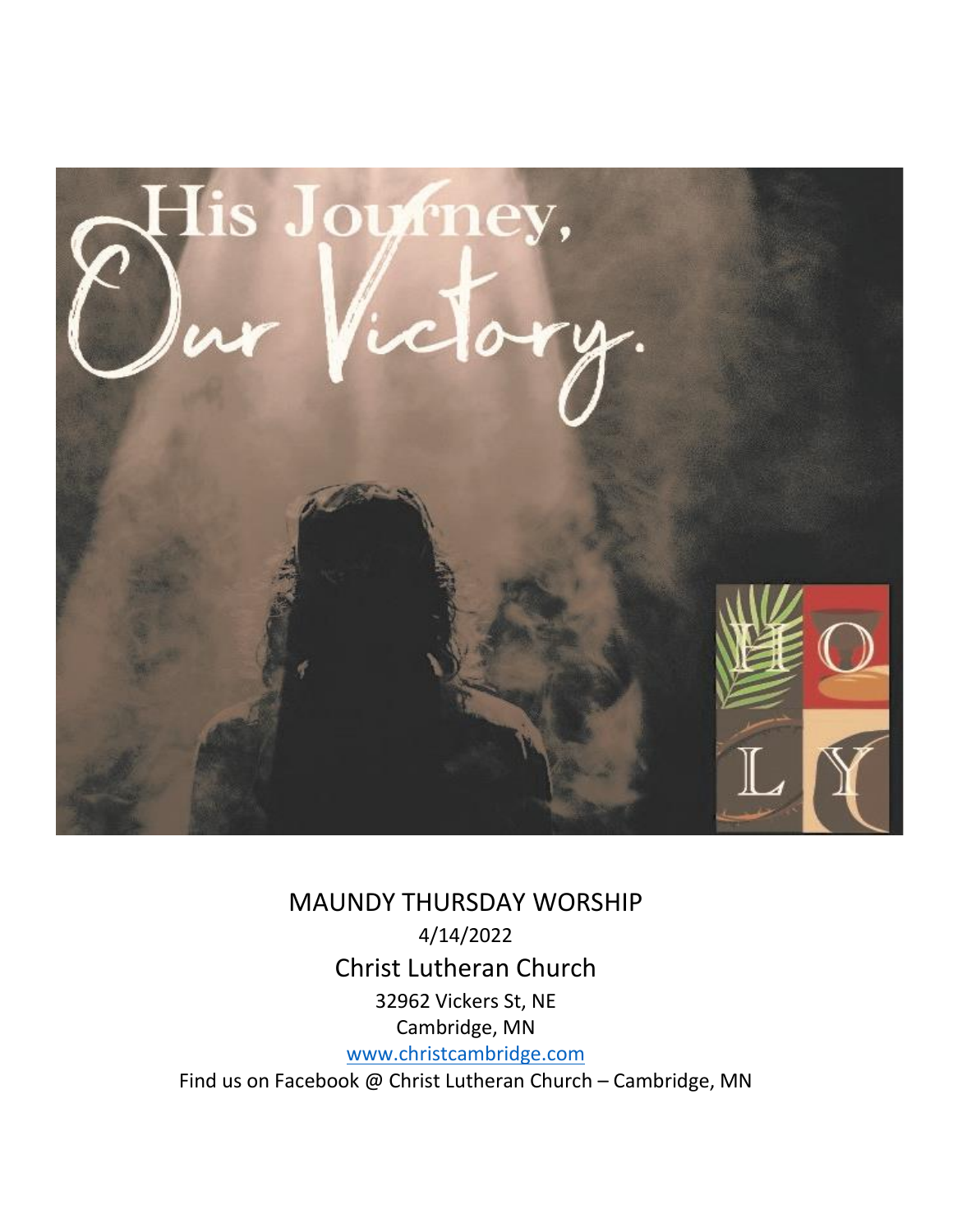Welcome! We are so glad that you joined us to worship our Lord Jesus today, and welcome to our church! Christ is a member of the Wisconsin Evangelical Lutheran Synod (WELS). We have been gathering around Word and sacrament since 1976. Our pastor would be happy to answer your questions about our service, our beliefs, or communicant membership in our congregation. Please join us again soon!

**Our restrooms** are located by going to the right out of the sanctuary doors and proceeding down the hallway. They are at the end of the hallway on the right. There is also a **family restroom** with a changing station out the sanctuary doors to the left and around the corner.

**We love** hearing little ones in God's house but if you feel like your child needs a moment there are speakers to hear the service as well as books and toys in the entryway **Our guest register** is located in the entryway. Please leave us a record of your visit and we will be glad to supply you with more information about our church.

The focus of worship this evening centers on the hidden glory of Jesus show to his disciples then, us now, and all believers in the future. Additionally, this is all connected with the "new command" given by Jesus on that Thursday night. This service is really **"Part One"** of the three-part service that is Maundy Thursday, Good Friday, and Easter Sunday. Because of this no benediction will be given until we worship our risen Savior Easter Sunday. Instead, this portion of the service will conclude with the **"Stripping of the Altar."** Since the altar symbolizes Christ, the "stripping of the altar" symbolizes the abandonment of Jesus by his disciples and the stripping of Jesus by the soldiers prior to his crucifixion. The Altar will be stripped at the end of this Maundy service

All Scripture is from the *Evangelical Heritage Version* [EHV] © 2019 Wartburg Project, Inc. All rights reserved.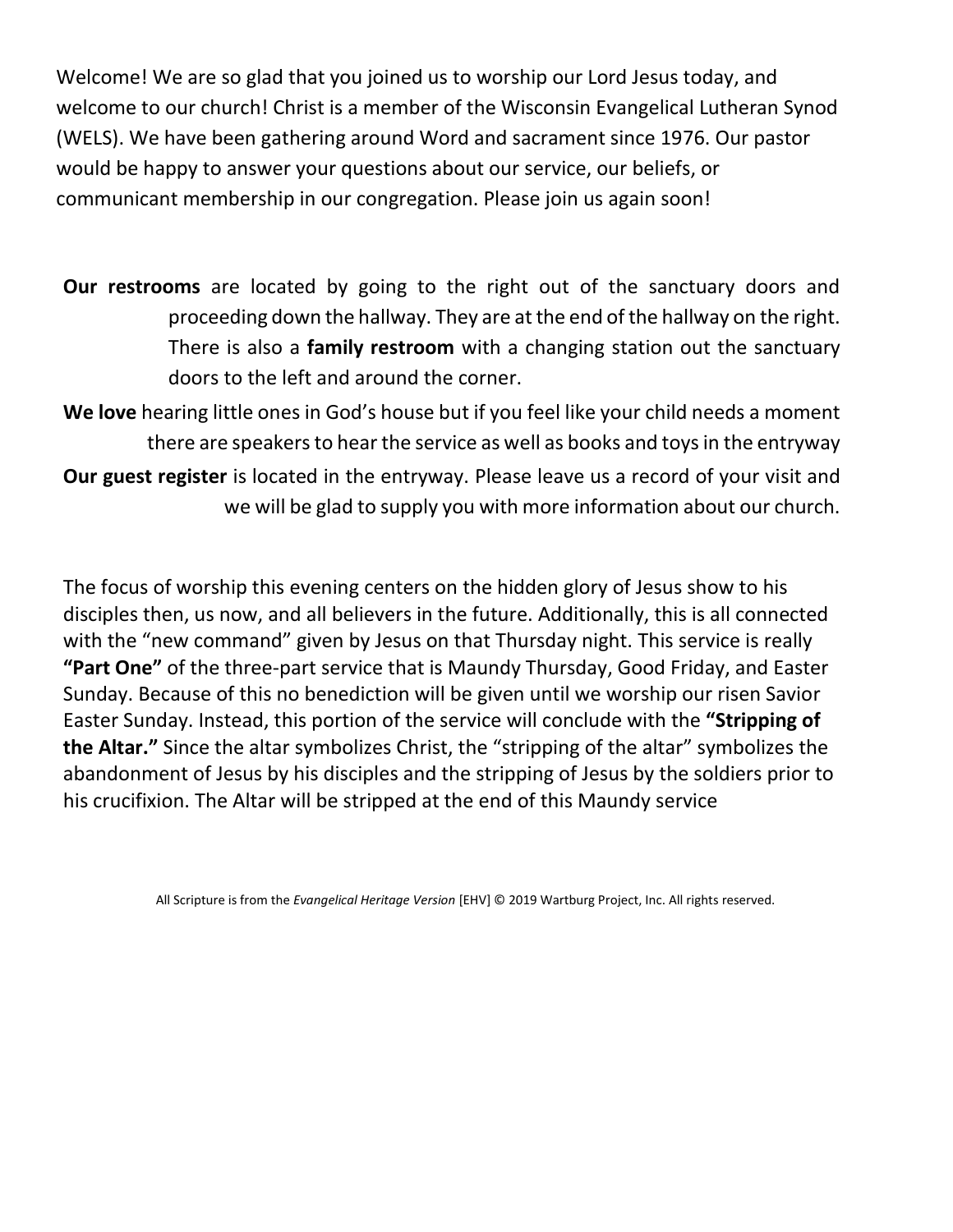#### **MAUNDY THURSDAY ORDER OF SERVICE**

Pastor's Welcome

# **Opening Hymn – "When You Woke That Thursday Morning"** (Hymn #717 in Blue Hymnal)

L: I love the Lord, for he heard my voice; he heard my cry for mercy.

#### **C: Because he turned his ear to me, I will call on him as long as I live.**

L: The cords of death entangled me, the anguish of the grave came upon me.

#### **C: I was overcome by trouble and sorrow. Then I called on the name of the Lord.**

L: The Lord is gracious and righteous: our God is full of compassion.

#### **C: The Lord protects the simplehearted; when I was in great need, he saved me.**

L: How can I repay the Lord for all his goodness to me?

## **C: I will lift up the cup of salvation and call on the name of the Lord.**

L: In the name of and to the glory of the Triune God - Father, Son, and Holy Spirit we gather here this evening in sacramental and sacrificial worship.

#### **C: May we tonight both bless you and be blessed by you, O Lord!**

*Tonight, for our edification and understanding, we will be looking at the explanation of Holy Communion as described in Luther's Catechism. May we be reminded that here we have a man's explanation of God's word but it is an explanation which comes from God's word*.

#### **THE INSTITUTION OF HOLY COMMUNION:**

#### *L: WHAT IS THE SACRAMENT OF HOLY COMMUNION?*

- **C: It is the true body and blood of our Lord Jesus Christ together with bread and wine, instituted by Christ for us Christians to eat and drink.**
- *L: WHERE IS IT WRITTEN?*
- **C: The Holy Evangelists Matthew, Mark, Luke and the Apostle Paul tell us: The Lord Jesus, on the night he was betrayed, took bread; and when he had given thanks, he broke it, gave it to his disciples and said, Take and eat. This is my body, which is given for you; do this in remembrance of me. In the same way after supper he took the cup, gave thanks, gave it to them and said, Drink from it, all of you. This cup is the new covenant in my blood, which is poured out for you for the forgiveness of sins. Do this, whenever you drink it, in remembrance of me.**

# **Response Hymn – "Jesus Christ, Our Blessed Savior"** (#313 in Red

Hymnal)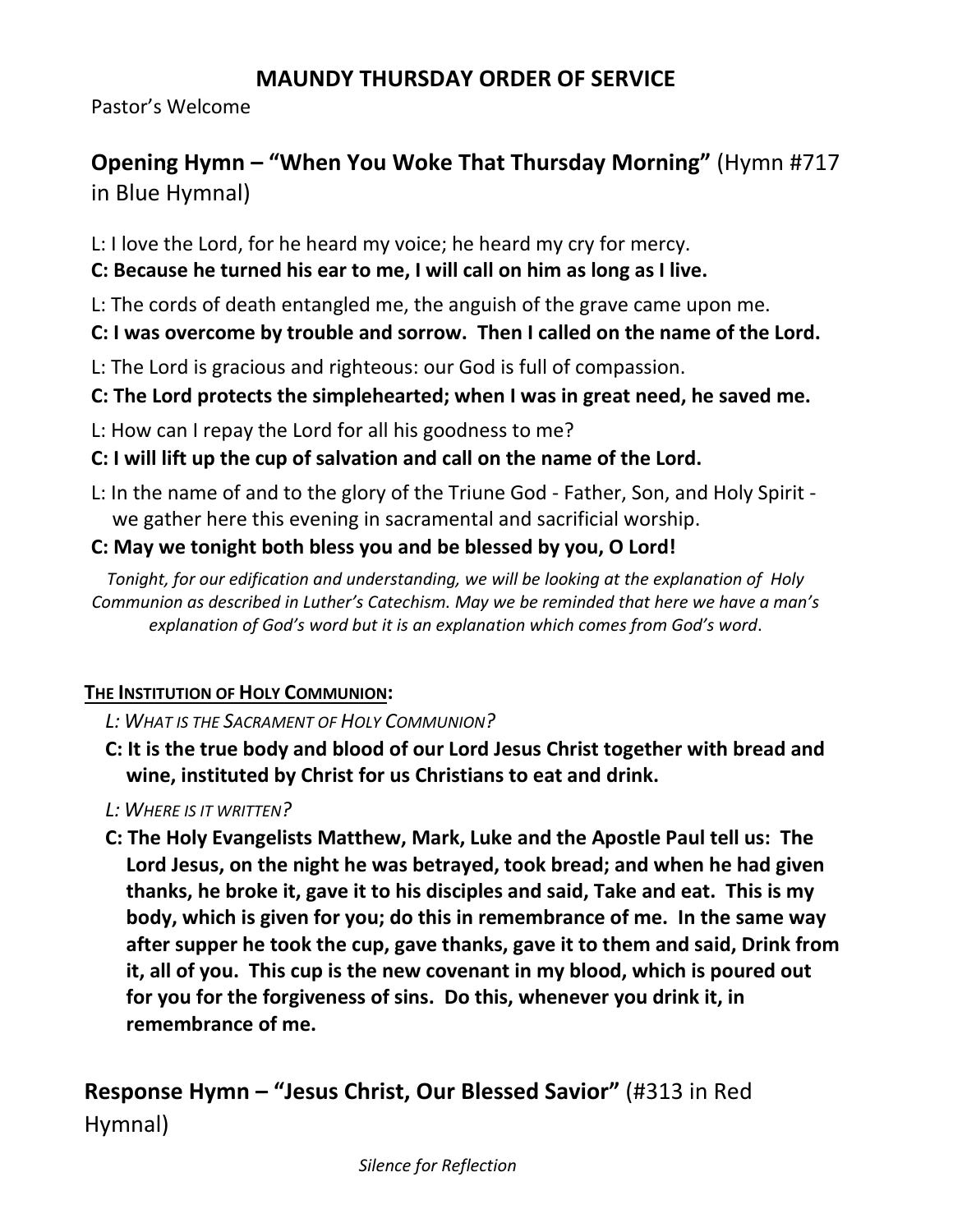#### **THE BLESSINGS AND POWER OF HOLY COMMUNION:**

- *L: WHAT BLESSING DO WE RECEIVE THROUGH THIS EATING AND DRINKING?*
- **C: This is shown us by these words, given and poured out for you for the forgiveness of sins. Through these words we receive the forgiveness of sins, life and salvation in this sacrament. For where there is forgiveness of sins, there is also life and salvation.**
- *L: HOW CAN EATING AND DRINKING DO SUCH GREAT THINGS?*
- **C: It is certainly not the eating and drinking that does such things, but the words, Given and poured out for you for the forgiveness of sins. These words are the main thing in this sacrament, along with the eating and drinking. And whoever believes these words has what they plainly say, the forgiveness of sins.**

**Response Hymn – "The Death of Jesus Christ, Our Lord" vs.1-5** (#135 in Red Hymnal)

*Silence for Reflection*

#### **THE RECEPTION OF HOLY COMMUNION:**

*L: WHO, THEN, IS PROPERLY PREPARED TO RECEIVE THIS SACRAMENT?* 

**C: Fasting and other outward preparations may serve a good purpose, but he is properly prepared who believes these words, given and poured out for you for the forgiveness of sins. But whoever does not believe these words or doubts them is not prepared, because the words," for you" require nothing but hearts that believe.**

**Response Hymn – "The Death of Jesus Christ, Our Lord" vs.6-9** (#135 in

Red Hymnal)

*Silence for Reflection*

#### **Psalm 116**

All: **I will walk in the presence of the LORD, in the land of the living.**

L: I love the LORD, for he heard my voice;

#### **C: he heard my cry for mercy.**

- L: Because he turned his ear to me,
- **C: I will call on him as long as I live.**
- L: The LORD is gracious and righteous;
- **C: when I was in great need, he saved me.**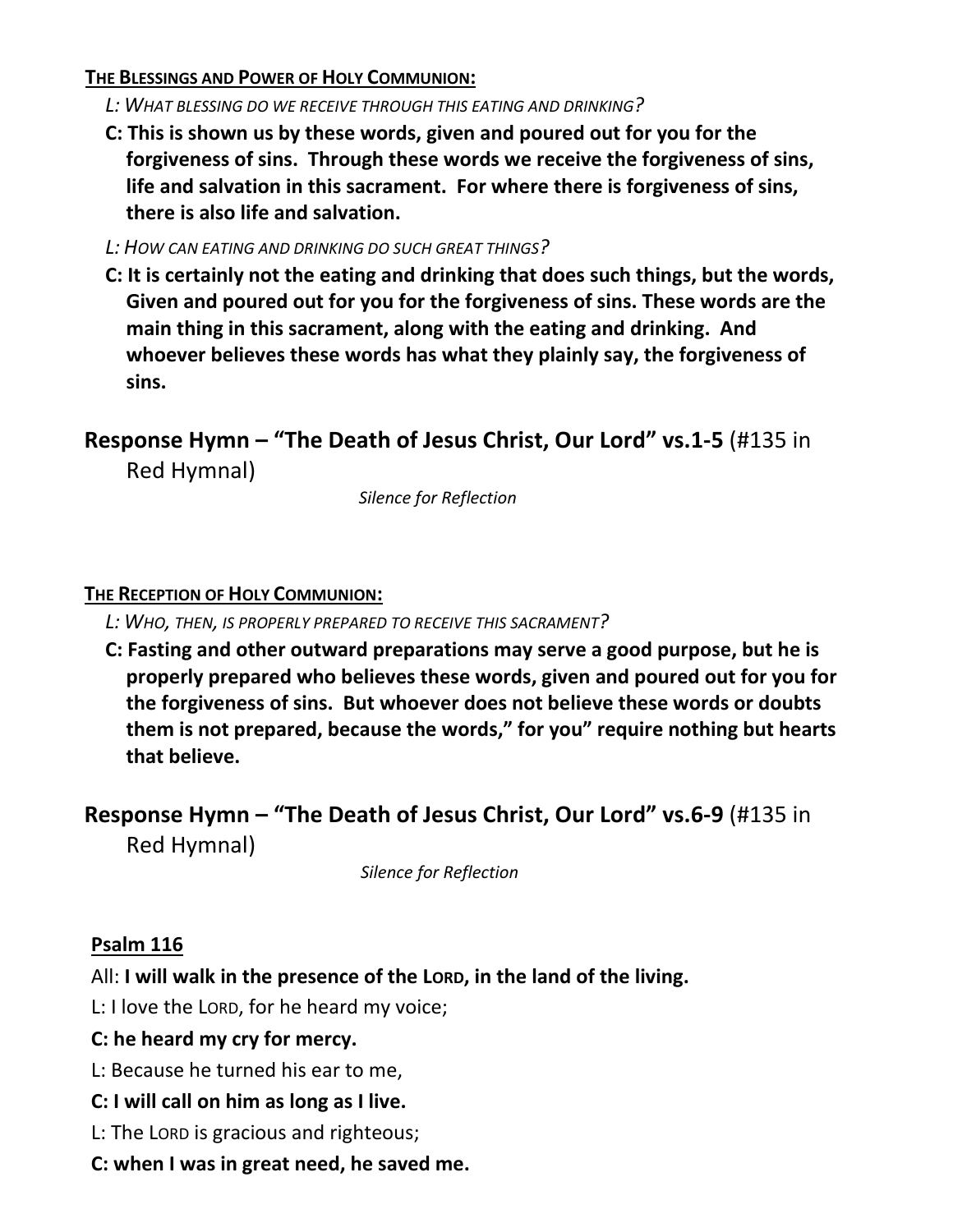L: For you, O LORD, have delivered my soul from death,

**C: my eyes from tears, my feet from stumbling.**

L: How can I repay the LORD

**C: For all his goodness to me?**

L: I will lift up the cup of salvation

**C: And call on the name of the LORD.**

**ALL: Glory be to the Father and to the Son and to the Holy Spirit, as it was in the beginning, is now and will be forever. Amen.**

**I will walk in the presence of the LORD, in the land of the living.**

#### **PSALM PRAYER:**

L: God of mercy and might, through the resurrection of your Son you have freed us from the anguish of guilt and the bonds of death. Be with us on our pilgrimage and help us glorify you in the presence of all your people: through Jesus Christ our Lord. **C: Amen.**

#### **Sermon Lesson: Luke 22:7-20**

 $7$  The day of Unleavened Bread arrived, when it was necessary to sacrifice the Passover lamb. <sup>8</sup> Jesus sent Peter and John, saying, "Go prepare the Passover for us, so that we may eat it." <sup>9</sup> They said to him, "Where do you want us to prepare it?" <sup>10</sup> He told them, "Just as you enter the city, a man carrying a jar of water will meet you. Follow him into the house that he enters.  $^{11}$  Tell the owner of the house, 'The Teacher says to you, "Where is the guest room, where I may eat the Passover with my disciples?"<sup>12</sup> He will show you a large, furnished upper room. Make preparations there."  $13$  They went and found things just as he had told them, and they prepared the Passover. <sup>14</sup> When the hour had come, Jesus reclined at the table with the twelve apostles.  $15$  He said to them, "I have eagerly desired to eat this Passover with you before I suffer,  $^{16}$  for I tell you, I will not eat it again until it is fulfilled in the kingdom of God." <sup>17</sup> He took a cup, gave thanks, and said, "Take this and divide it among yourselves, <sup>18</sup> for I tell you, from now on I will not drink of the fruit of the vine until the kingdom of God comes." <sup>19</sup> He took bread, and when he had given thanks, he broke it and gave it to them, saying, "This is my body, which is given for you. Do this in remembrance of me."  $^{20}$  In the same way, he took the cup after the supper, saying, "This cup is the new testamentin my blood, which is being poured out for you.

# **Response Hymn – "What Wondrous Love Is This"** (#120 in Red Hymnal)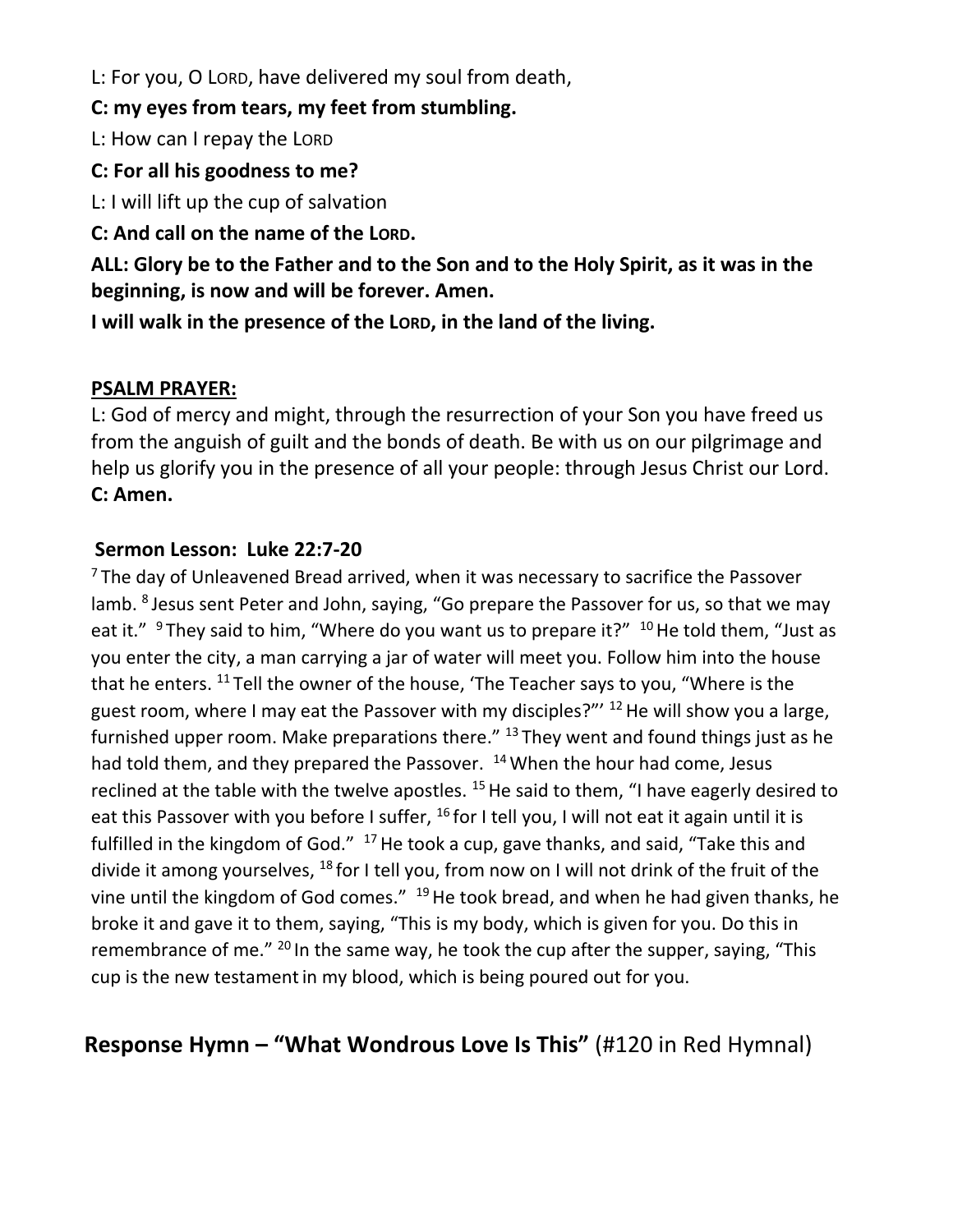## **Sermon on Luke 22:7-20 Theme: "A Holy Week: His Food, Our Fill"**

**Offering** The members of Christ Lutheran join together to do the Lord's work in Cambridge and throughout the world in our church body, the WELS. Guests need not feel obligated to participate in this offering which supports our ministry. You can also make use of online giving through the VancoMobile app or by going to the church's website (**[www.christcambridge.com](http://www.christcambridge.com/)**) and selecting the "Donate" tab under "About" in the site menu.)

#### **Confession of Faith and Sins**

*Tonight, we combine our confession of faith and sins by using some of the "Christian Questions" as found in page 371 in Luther's Catechism. While we do not have the opportunity to receive the Lord's Supper together this evening, I pray these give assurance of sins forgiven through Christ's death on your behalf as well as create a longing for the opportunity to receive it once more.*

L: Do you believe that you are a sinner?

**C: Yes, I believe that I am a sinner.**

L: How do you know this?

**C: I know this from the ten commandments which I have not kept.**

- L: Are you sorry for your sins?
- **C: Yes, I am sorry that I have sinned against God.**

L: What have you deserved from God because of your sins?

**C: I deserve his wrath and displeasure, temporal death and eternal damnation.**

- L: Are you convinced that you are saved?
- **C: Yes, such is my confidence.**

L: In whom do you trust?

- **C: I trust in my dear Lord Jesus Christ.**
- L: Who is Jesus Christ?
- **C: Jesus Christ is the Son of God, true God and man.**

L: How many Gods are there?

**C: There is only one God, but there are three persons: Father, Son, and Holy Spirit.**

L: What has Christ done for you that you trust in him?

**C: He died for me and shed his blood for me on the cross for the forgiveness of sins.**

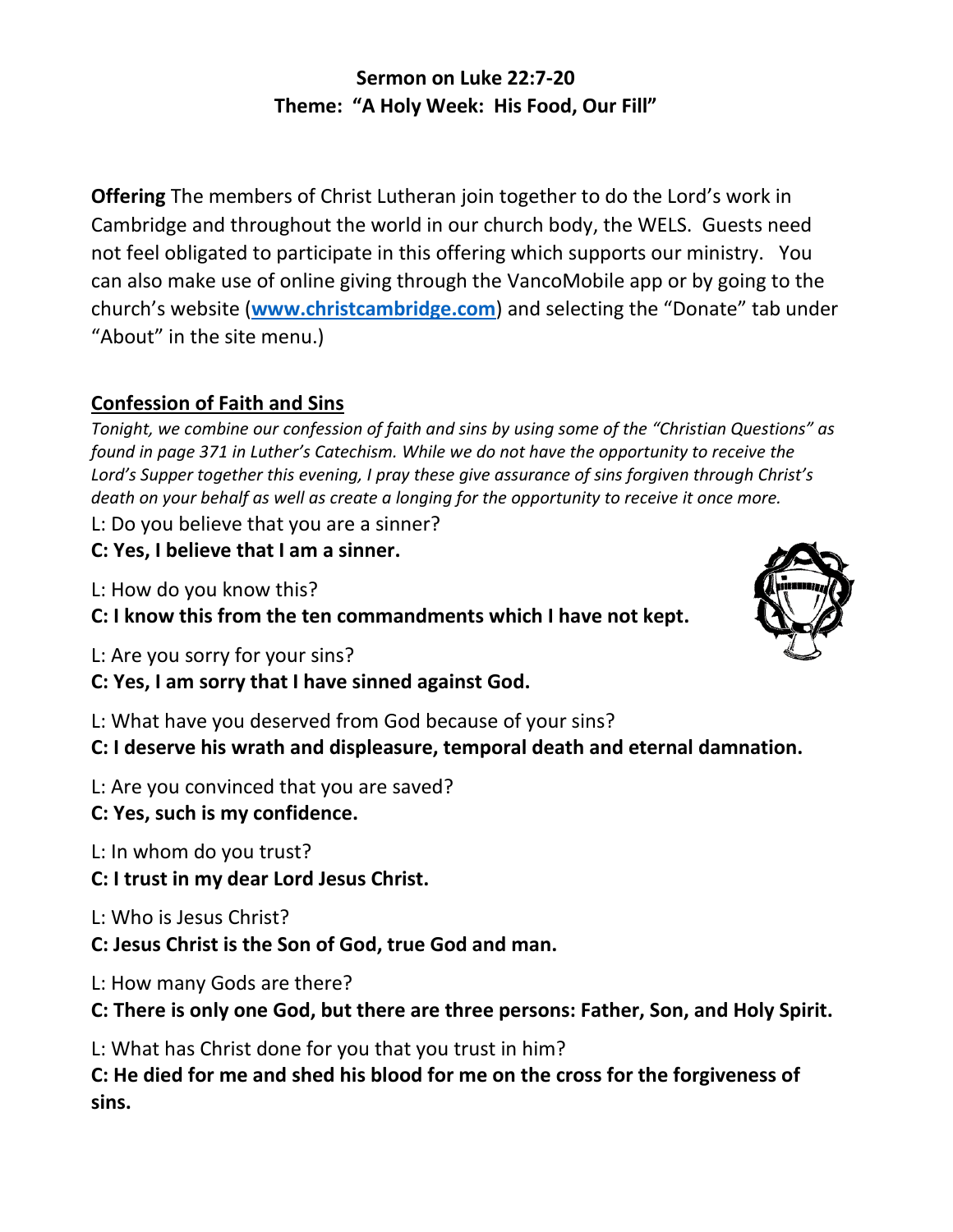L: Did the Father also die for you?

**C: He did not; for the Father is God only, the Holy Spirit likewise. But the Son is true God and true man. He died for me and shed his blood for me.**

L: How do you know this?

**C: I know this from the holy gospel and from the words of the Sacrament of Holy Communion.**

- L: Which are those words?
- **C: Our Lord Jesus Christ, on the night he was betrayed, took bread; and when he had given thanks, he broke it and gave it to his disciples, saying, "Take and eat; this is my body, which is given for you. Do this in remembrance of me." Then he took the cup, gave thanks, and gave it to them, saying, "Drink from it, all of you; this is my blood of the new covenant, which is poured out for you for the forgiveness of sins. Do this, whenever you drink it, in remembrance of me."**
- L: Do you believe that the true Body and Blood of Christ are present in the Sacrament?
- **C: Yes, I believe it.**
- L: What moves you to believe it?
- **C: I am moved to believe this by the Words of Christ, "Take, and eat; this is my body. Take and drink; this is my blood."**
- L: What does Christ want you to do when you eat his body and drink his blood in the Lord's Supper?
- **C: Christ wants me to remember and proclaim his death and the pouring out of his blood as he taught me: "Do this, whenever you drink it, in remembrance of me."**
- L: Why does Christ want you to remember and proclaim his death?
- **C: He wants me to do this so that I learn to believe that no creature could make satisfaction for my sins, but only Christ, who is true God and man, could and did do that; I learn to look with terror upon my sins and regard them as great indeed; I find joy and comfort in Christ alone and believe that I have salvation through faith in him.**
- L: What moved him to die and make a complete payment for your sins?
- **C: He was moved to do this by his great love for his Father and for me and other sinners, as the Scriptures teach.** (John 14:31; Romans 5:8; Galatians 2:20; Ephesians 5:2)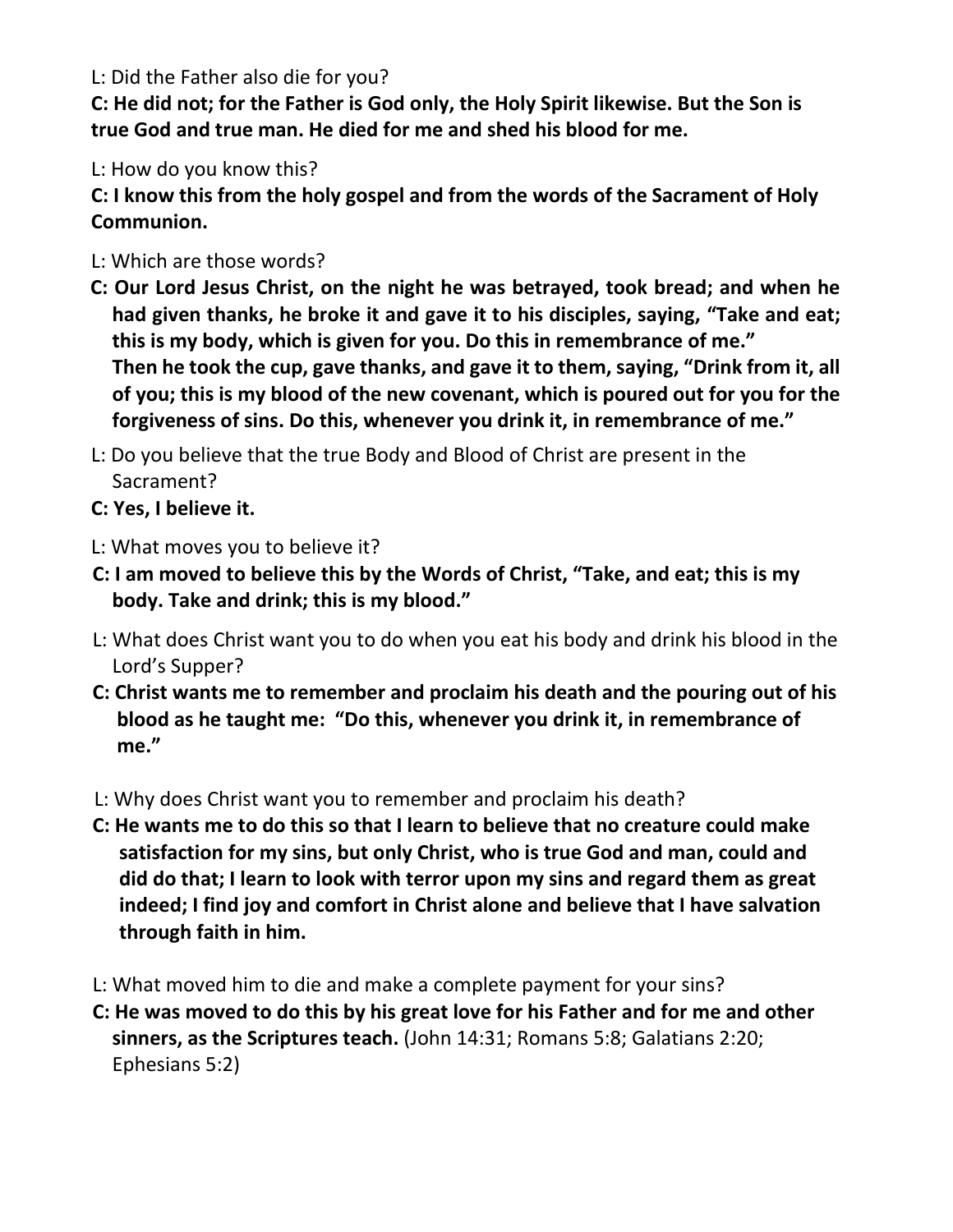- L: Why do you desire to receive Holy Communion?
- **C: I desire to receive it because in Holy Communion the Holy Spirit works faith in my heart to firmly believe that Christ, out of his great love for me, died for my sins and offers me his forgiveness.**

**HYMN – Lamb of God** (#748 in Blue Hymnal)

#### WORDS OF INSTITUTION 1Corinthians 11:23-25

Our Lord Jesus Christ, on the night he was betrayed, took bread; and when he had given thanks, he broke it and gave it to his disciples, saying, "Take and eat; this is my body, which is given for you. Do this in remembrance of me."

Then he took the cup, gave thanks, and gave it to them, saying, "Drink from it, all of you; this is my blood of the new covenant, which is poured out for you for the forgiveness of sins. Do this, whenever you drink it, in remembrance of me."

The peace of the Lord be with you always.

**(spoken) AMEN**

#### DISTRIBUTION OF THE SACRAMENT

*God tells us in the Bible that his Supper is for sinners who are accurately instructed in his word, who examine themselves by living in repentance, and who recognize the miraculous real presence of Jesus' body and blood. It is our joy and honor to use God's Hoy Word. Therefore, we invite only current members of Christ, (and those from sister WELS and ELS congregations) come forward to receive the Sacrament at the direction of the ushers. If you have questions, please speak with Pastor before taking part in the sacrament. He welcomes the chance to study what God says with you. And thanks so much for honoring God's Word in this manner.*

#### **PREPARATION FOR GOOD FRIDAY WORSHIP**

L: Why? Why did it have to happen this way? Why did we desert Jesus? Why did we betray him? Why did we mock him as our king? Why did we kill him? Why did he die? We have the answer in Romans 5:6-11 "<sup>6</sup> You see, at just the right time, when we were still powerless, Christ died for the ungodly. <sup>7</sup> Very rarely will anyone die for a righteous man, though for a good man someone might possibly dare to die. <sup>8</sup> But God demonstrates his own love for us in this: While we were still sinners, Christ died for us. Since we have now been justified by his blood, how much more shall we be saved from God's wrath through him! <sup>10</sup> For if, when we were God's enemies, we were reconciled to him through the death of his Son, how much more, having been reconciled, shall we be saved through his life! <sup>11</sup> Not only is this so, but we also rejoice in God through our Lord Jesus Christ, through